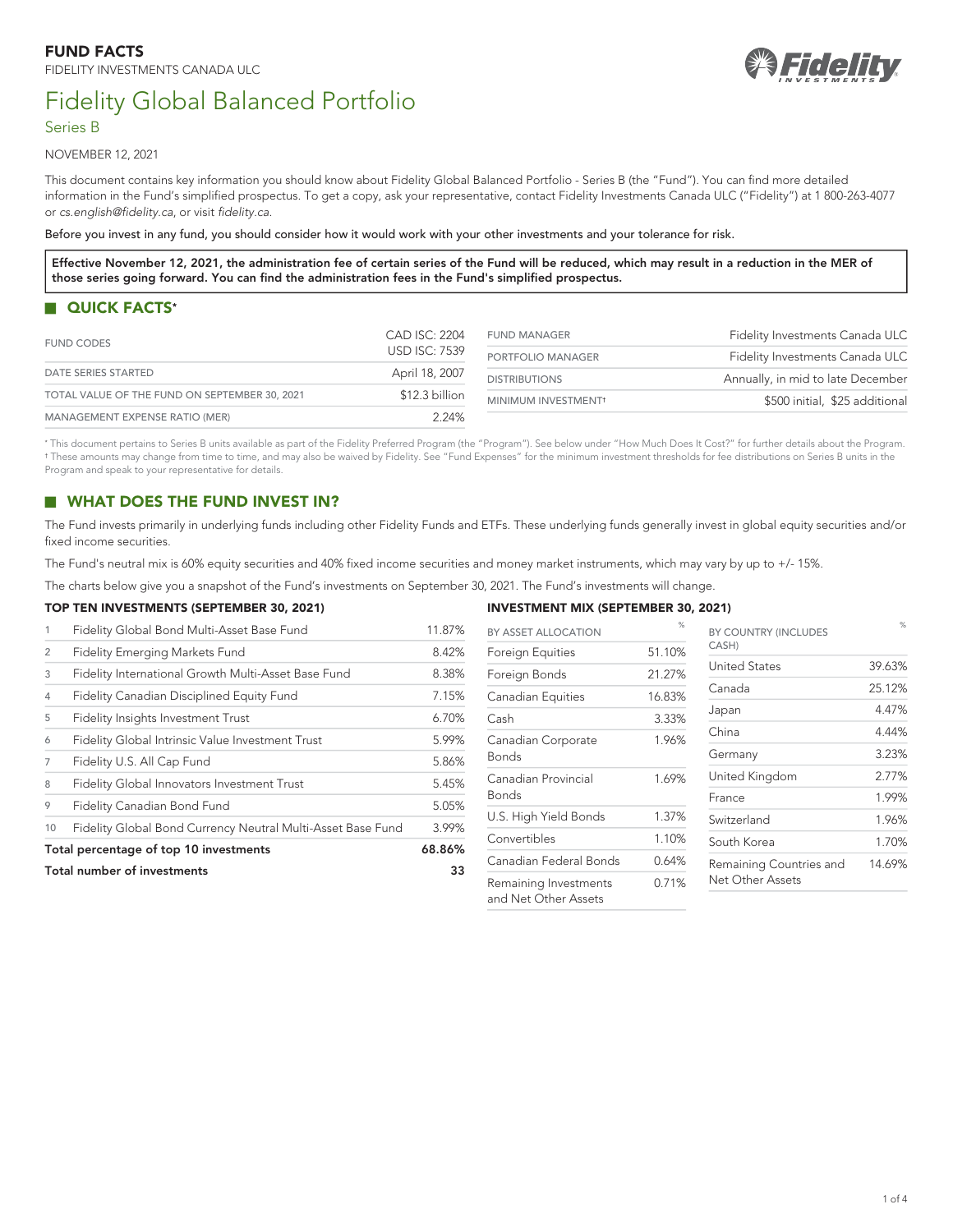

# **HOW RISKY IS IT?**

The value of the Fund can go down as well as up. You could lose money.

One way to gauge risk is to look at how much a fund's returns change over time. This is called "volatility".

In general, funds with higher volatility will have returns that change more over time. They typically have a greater chance of losing money and may have a greater chance of higher returns. Funds with lower volatility tend to have returns that change less over time. They typically have lower returns and may have a lower chance of losing money.

#### **RISK RATING**

Fidelity has rated the volatility of this Fund as low to medium.

This rating is based on how much the Fund's returns have changed from year to year. It doesn't tell you how volatile the Fund will be in the future. The rating can change over time. A fund with a low risk rating can still lose money.



For more information about the risk rating and specific risks that can affect the Fund's returns, see the 'What are the risks of investing in the fund?' section of the Fund's simplified prospectus.

#### **NO GUARANTEES**

Like most mutual funds, this Fund doesn't have any guarantees. You may not get back the amount of money you invest.

# **HOW HAS THE FUND PERFORMED?**

This section tells you how series B units of the Fund have performed over the past 10 years. Returns are after expenses have been deducted. These expenses reduce the Fund's returns.

#### **YEAR-BY-YEAR RETURNS**

This chart shows how series B units of the Fund performed in each of the past 10 years. The Fund dropped in value in 2 of the 10 years. The range of returns and change from year to year can help you assess how risky the Fund has been in the past. It does not tell you how the Fund will perform in the future.



## **WHO IS THIS FUND FOR?**

#### Investors who:

- plan to hold their investment for the medium- to long-term
- want to gain exposure to both global equity and fixed income securities
- want the convenience of a diversified portfolio in a single fund
- can handle the volatility of returns generally associated with equity investments
- may be looking to benefit from combined management and administration fee distributions based on the amount of their investment in the Program

The Fund is not an appropriate investment if you have a short-term investment horizon.

#### **BEST AND WORST 3-MONTH RETURNS**

This table shows the best and worst returns for series B units of the Fund in a 3-month period over the past 10 years. The best and worst 3-month returns could be higher or lower in the future. Consider how much of a loss you could afford to take in a short period of time.

| Worst return | -9.7% March 31, 2020   | Your investment would<br>drop to \$903                              |
|--------------|------------------------|---------------------------------------------------------------------|
| Best return  | 11.5% June 30, 2020    | Your investment would<br>rise to \$1,115                            |
|              | RETURN 3 MONTHS ENDING | IF YOU INVESTED \$1,000 AT<br>THE BEGINNING OF THE<br><b>PERIOD</b> |

#### **AVERAGE RETURN**

A person who invested \$1,000 in series B units of the Fund 10 years ago now has \$2,212. This works out to an annual compound return of 8.3%.

# **A WORD ABOUT TAX**

In general, you'll have to pay income tax on any money you make on a fund. How much you pay depends on the tax laws where you live and whether or not you hold the fund in a registered plan, such as a Registered Retirement Savings Plan (RRSP) or a Tax-Free Savings Account (TFSA).

Keep in mind that if you hold your fund in a non-registered account, fund distributions are included in your taxable income, whether you get them in cash or have them reinvested.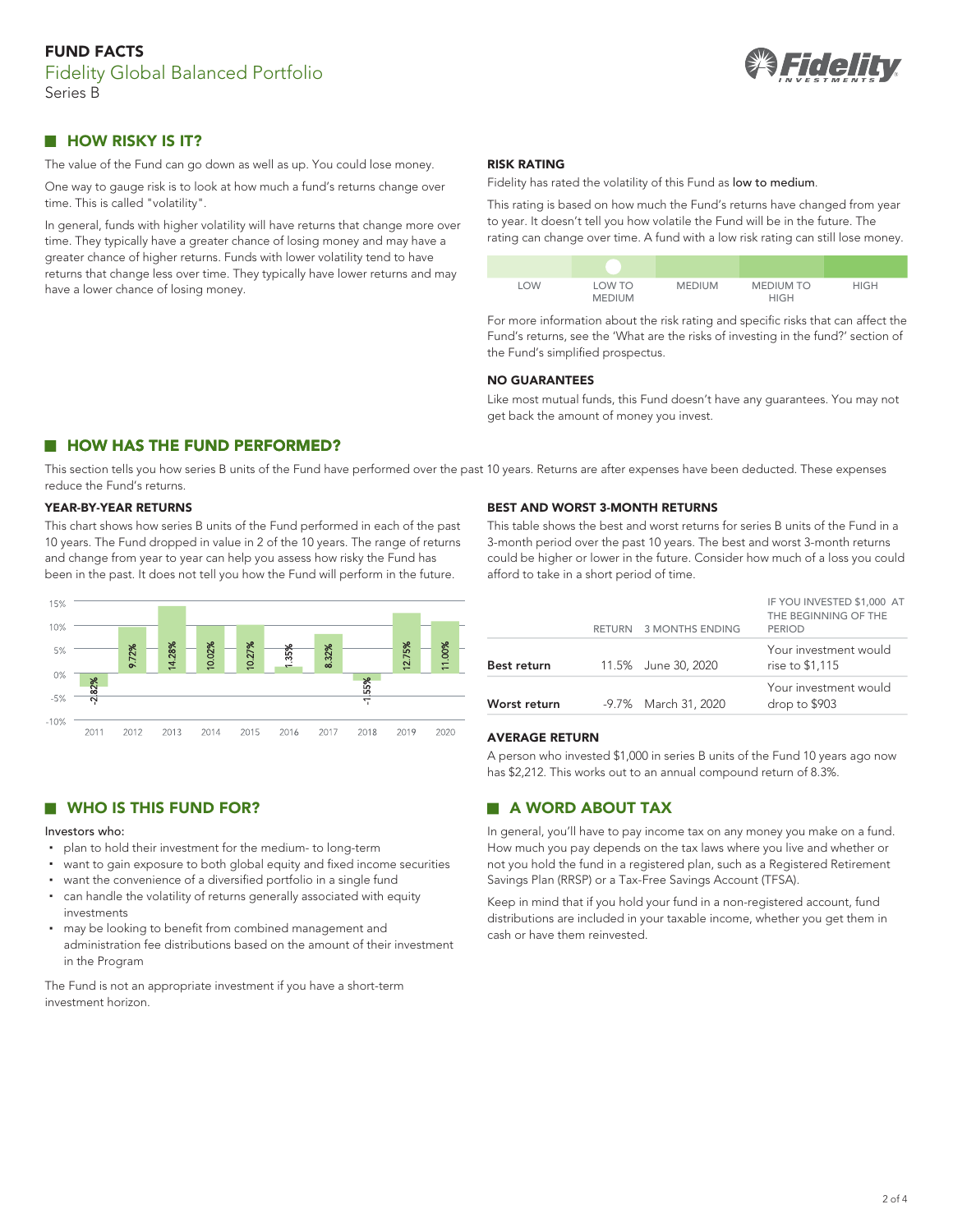

# **HOW MUCH DOES IT COST?**

The following tables show the fees and expenses you could pay to buy, own and sell Series B units of the fund. The fees and expenses - including any commission - can vary among the series of a fund and among funds. Higher commissions can influence representatives to recommend one investment over another. Ask about other funds and investments that may be suitable for you at a lower cost.

Series B units of the Fund are automatically included in the Program. The Program offers management and administration fee reductions, paid in the form of reinvested distributions ("fee distributions"), that increase progressively with assets, resulting in lower combined management and administration fees (before sales tax) than otherwise. We will automatically apply fee distributions on your Series B units of the Fund when you meet the applicable investment threshold. If you no longer meet the applicable investment threshold for a particular tier of fee distributions, we will automatically decrease the amount of the fee distributions to a lower tier, which will result in higher combined management and administration fees (before sales tax) but that will not exceed the Series B combined management and administration fees. See the fee distributions table under "Fund Expenses" below. For more details on the Program, see "Purchases, Switches and Redemptions" and "Fees and Expenses" in the Fund's simplified prospectus, and speak to your representative.

## **1 SALES CHARGES**

You may pay a sales charge when you buy the series of the Fund in the Program.

| <b>SALES CHARGE</b>            | WHAT YOU PAY WHEN YOU BUY YOUR UNITS |                                         |                                                                                                                                                                                |  |
|--------------------------------|--------------------------------------|-----------------------------------------|--------------------------------------------------------------------------------------------------------------------------------------------------------------------------------|--|
| <b>OPTION</b>                  | AS A PERCENT (%)                     | IN DOLLARS                              | <b>HOW IT WORKS</b>                                                                                                                                                            |  |
| <b>Initial Sales</b><br>Charge | 0% to 5% of the amount you buy       | \$0 to \$50 on every<br>\$1,000 you buy | • You and your representative decide on the rate.<br>• The initial sales charge is deducted from the amount you buy. It<br>goes to your representative's firm as a commission. |  |

## **2 FUND EXPENSES**

You don't pay these expenses directly. They affect you because they reduce the return you get on your investment.

As of June 30, 2021, the Fund's expenses were 2.31% of its value. This equals \$23.10 for every \$1,000 invested.

|                                                                                                                                                                                                                                                                                                     | <b>ANNUAL RATE</b><br>(AS A % OF THE FUND'S VALUE) |
|-----------------------------------------------------------------------------------------------------------------------------------------------------------------------------------------------------------------------------------------------------------------------------------------------------|----------------------------------------------------|
| Management expense ratio (MER)<br>This is the total of the Fund's management fee (including the trailing commission), fixed administration fee, and certain operating<br>expenses (fund costs). Fidelity waived some of the Fund's expenses. If it had not done so, the MER would have been higher. | 2.24%                                              |
| Trading expense ratio (TER)<br>These are the Fund's trading costs.                                                                                                                                                                                                                                  | $0.07\%$                                           |
| <b>FUND EXPENSES</b>                                                                                                                                                                                                                                                                                | 2.31%                                              |

Fee distributions on Series B units in the Program are listed in the table below:

| <b>ASSET LEVEL</b>       | TIER | <b>FEE DISTRIBUTION</b> |  |
|--------------------------|------|-------------------------|--|
| \$0-\$250,000            |      | n/a                     |  |
| \$250,000-\$1,000,000    |      | 0.075%                  |  |
| \$1,000,000-\$2,500,000  | 2    | 0.150%                  |  |
| \$2,500,000-\$5,000,000  | 3    | 0.175%                  |  |
| \$5,000,000-\$10,000,000 | 4    | 0.200%                  |  |
| $$10,000,000+$           | 5    | 0.250%                  |  |

#### **More about the trailing commission**

The trailing commission is an ongoing commission. Fidelity pays a trailing commission to all dealers, including discount brokers, for as long as you own the Fund. This is for services and advice that your representative and their firm provide to you. When these commissions are paid to discount brokers, they are for services and any tools or other assistance that your discount broker may offer.

The trailing commission is paid from the Fund's management fee and is based on the value of your investment.

| <b>TRAILING COMMISSION</b>                                |                                                        |  |  |
|-----------------------------------------------------------|--------------------------------------------------------|--|--|
| AS A PERCENT (%)                                          | <b>IN DOLLARS</b>                                      |  |  |
| Up to 1.000% of the value of your<br>investment each year | \$0 to \$10.00 each year for every<br>\$1,000 invested |  |  |